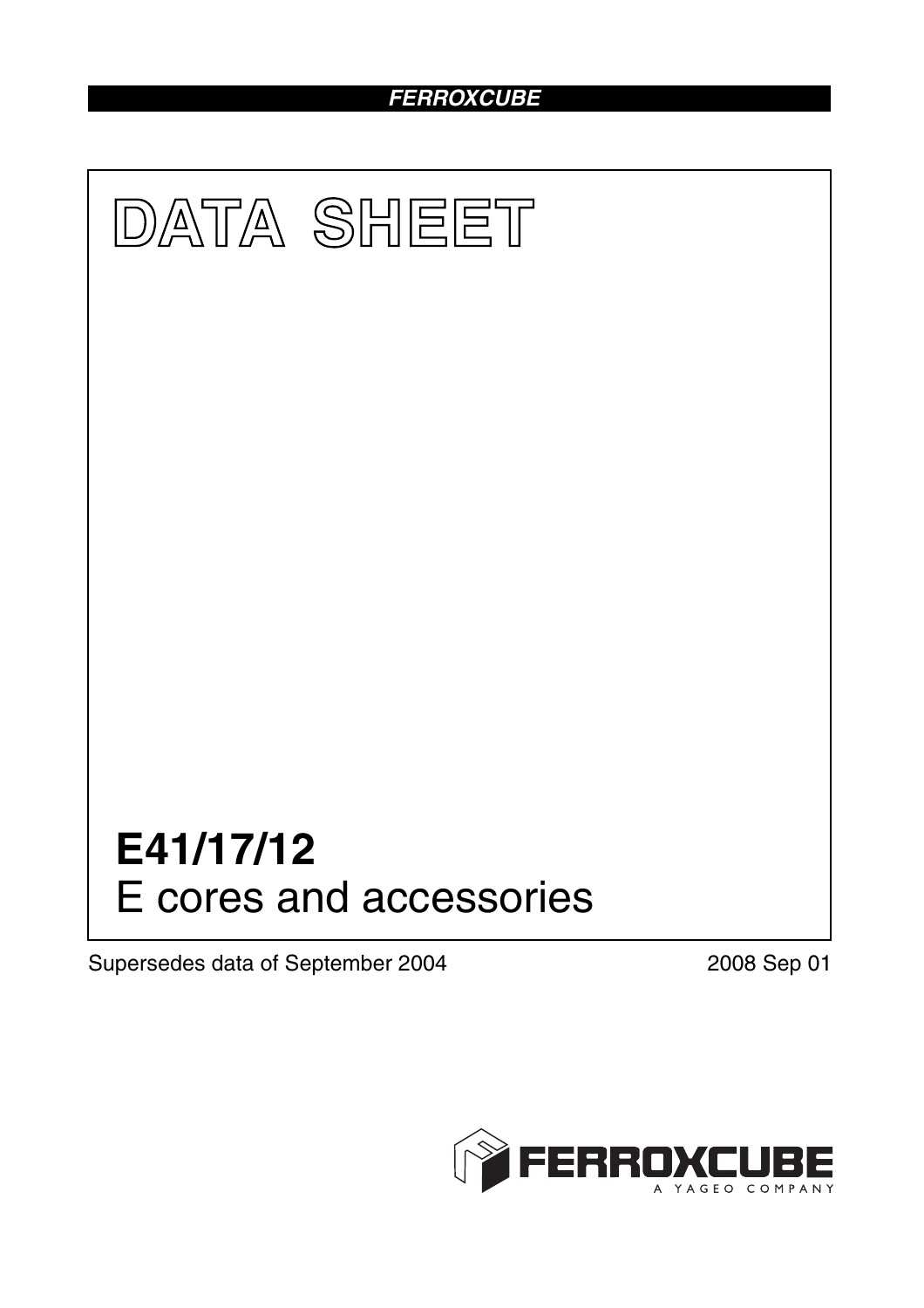### **CORE SETS**

## **Effective core parameters**

| <b>SYMBOL</b>           | <b>PARAMETER</b>  | <b>VALUE</b> | <b>UNIT</b>     |
|-------------------------|-------------------|--------------|-----------------|
| $\Sigma(I/A)$           | core factor (C1)  | 0.517        | $mm-1$          |
| $V_{\rm e}$             | effective volume  | 11500        | mm <sup>3</sup> |
| $\mathsf{I}_\mathsf{e}$ | effective length  | 77.0         | mm              |
| $A_{\rm e}$             | effective area    | 149          | mm <sup>2</sup> |
| <b>min</b>              | minimum area      | 142          | mm <sup>2</sup> |
| m                       | mass of core half | $\approx 30$ | g               |



### **Core halves**

 $A_L$  measured in combination with a non-gapped core half, clamping force for  $A_L$  measurements 40 ±20 N, unless stated otherwise.

| <b>GRADE</b> | $A_{L}$<br>(nH)              | $\mu_{\mathbf{e}}$ | <b>TOTAL AIR GAP</b><br>$(\mu m)$ | <b>TYPE NUMBER</b>  |
|--------------|------------------------------|--------------------|-----------------------------------|---------------------|
| 3C81         | $100 \pm 5\%$ <sup>(1)</sup> | $\approx 41$       | $\approx 3000$                    | E41/17/12-3C81-E100 |
|              | 160 $\pm$ 5% <sup>(1)</sup>  | $\approx 66$       | $\approx$ 1620                    | E41/17/12-3C81-E160 |
|              | $250 \pm 5\%/1)$             | $\approx$ 103      | $\approx 920$                     | E41/17/12-3C81-E250 |
|              | $315 + 5%$                   | $\approx$ 130      | $\approx 690$                     | E41/17/12-3C81-A315 |
|              | $400 + 8\%$                  | $\approx$ 164      | $\approx 520$                     | E41/17/12-3C81-A400 |
|              | $630 + 15%$                  | $\approx 259$      | $\approx 300$                     | E41/17/12-3C81-A630 |
|              | 5370 ±25%                    | $\approx$ 2210     | $\approx 0$                       | E41/17/12-3C81      |
| 3C90         | $100 \pm 5\%$ <sup>(1)</sup> | $\approx 41$       | $\approx 3000$                    | E41/17/12-3C90-E100 |
|              | $160 + 5\%/1$                | $\approx 66$       | $\approx$ 1620                    | E41/17/12-3C90-E160 |
|              | $250 \pm 5\%$ <sup>(1)</sup> | $\approx$ 103      | $\approx 920$                     | E41/17/12-3C90-E250 |
|              | $315 + 5%$                   | $\approx$ 130      | $\approx 690$                     | E41/17/12-3C90-A315 |
|              | 400 ±8%                      | $\approx$ 164      | $\approx 520$                     | E41/17/12-3C90-A400 |
|              | 630 ±15%                     | $\approx$ 259      | $\approx 300$                     | E41/17/12-3C90-A630 |
|              | 4100 ±25%                    | $\approx 1670$     | $\approx 0$                       | E41/17/12-3C90      |
| 3C91<br>des  | 5370 ± 25%                   | $\approx$ 2210     | $\approx 0$                       | E41/17/12-3C91      |
| 3C92<br>des  | 3300 ± 25%                   | $\approx$ 1360     | $\approx 0$                       | E41/17/12-3C92      |
| 3C94         | 4100 ± 25%                   | $\approx$ 1670     | $\approx 0$                       | E41/17/12-3C94      |
| 3C95<br>des  | 5370 ± 25%                   | $\approx$ 2210     | $\approx 0$                       | E41/17/12-3C95      |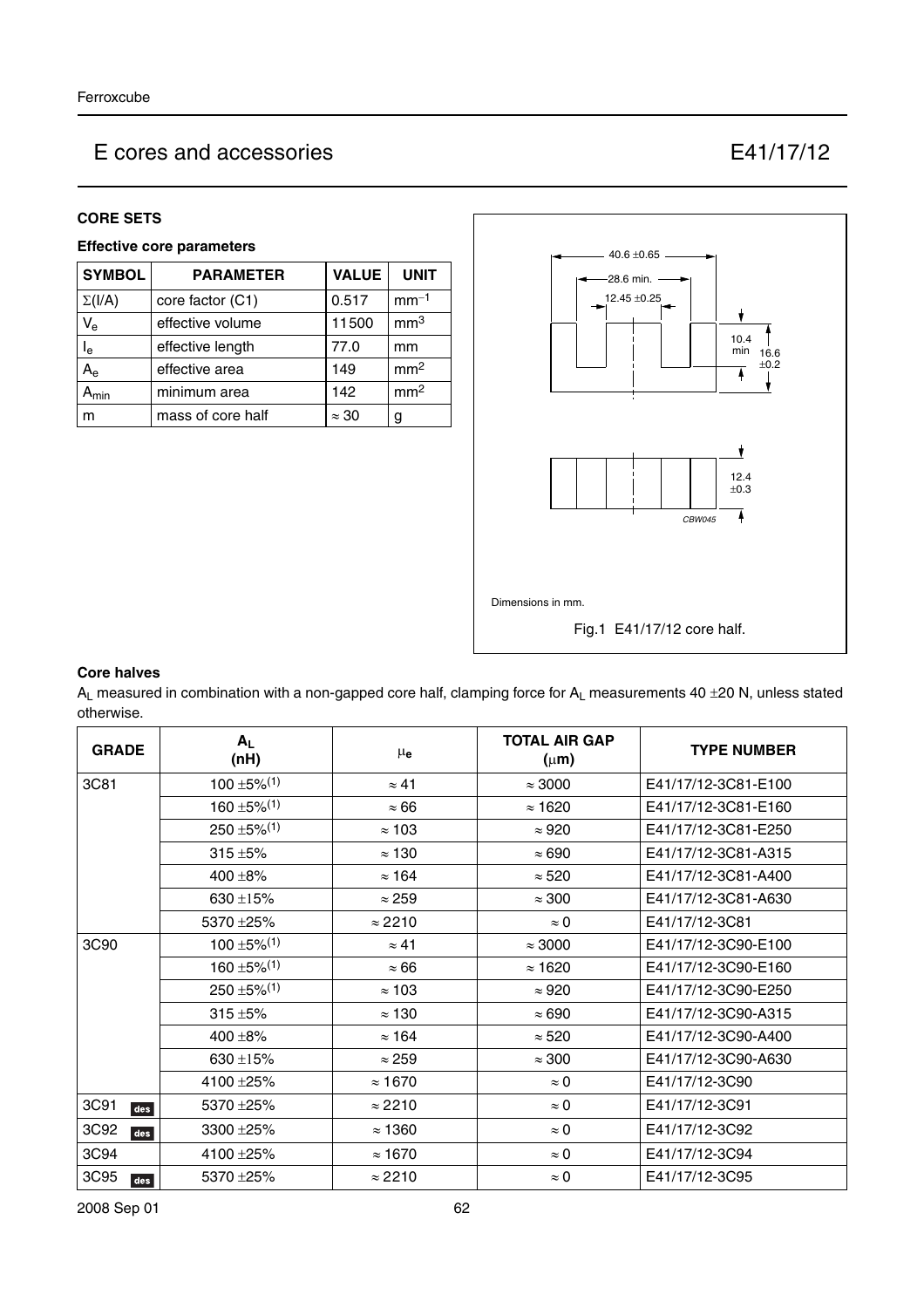| <b>GRADE</b>    | $A_{L}$<br>(nH)              | μe             | <b>TOTAL AIR GAP</b><br>$(\mu m)$ | <b>TYPE NUMBER</b> |
|-----------------|------------------------------|----------------|-----------------------------------|--------------------|
| 3F <sub>3</sub> | $100 + 5\%$ <sup>(1)</sup>   | $\approx 41$   | $\approx 3000$                    | E41/17/12-3F3-E100 |
|                 | $160 \pm 5\%$ <sup>(1)</sup> | $\approx 66$   | $\approx$ 1620                    | E41/17/12-3F3-E160 |
|                 | $250 \pm 5\%/1$              | $\approx$ 103  | $\approx 920$                     | E41/17/12-3F3-E250 |
|                 | $315 + 5%$                   | $\approx$ 130  | $\approx 690$                     | E41/17/12-3F3-A315 |
|                 | 400 $\pm$ 8%                 | $\approx$ 164  | $\approx 520$                     | E41/17/12-3F3-A400 |
|                 | 630 $\pm$ 15%                | $\approx$ 259  | $\approx 300$                     | E41/17/12-3F3-A630 |
|                 | $3575 + 25%$                 | $\approx$ 1470 | $\approx 0$                       | E41/17/12-3F3      |

#### **Note**

1. Measured in combination with an equal gapped core half, clamping force for  $A_L$  measurements, 40  $\pm$ 20 N.

|              | properties of core sets under power conditions? |                                              |                                                 |                                                |                                                 |                                                |  |  |
|--------------|-------------------------------------------------|----------------------------------------------|-------------------------------------------------|------------------------------------------------|-------------------------------------------------|------------------------------------------------|--|--|
|              | $B(mT)$ at                                      |                                              | CORE LOSS (W) at                                |                                                |                                                 |                                                |  |  |
| <b>GRADE</b> | $H = 250$ A/m;<br>$f = 25$ kHz;<br>$T = 100 °C$ | f = 25 kHz;<br>$B = 200$ mT;<br>$T = 100 °C$ | $f = 100$ kHz;<br>$B = 100$ mT;<br>$T = 100 °C$ | $f = 100$ kHz;<br>$B = 200$ mT;<br>$T = 25 °C$ | $f = 100$ kHz;<br>$B = 200$ mT;<br>$T = 100 °C$ | $f = 400$ kHz;<br>$B = 50 mT;$<br>$T = 100 °C$ |  |  |
| 3C81         | $\geq 320$                                      | $\leq$ 2.4                                   |                                                 |                                                |                                                 |                                                |  |  |
| 3C90         | $\geq$ 320                                      | $\leq 1.3$                                   | $≤ 1.45$                                        |                                                |                                                 |                                                |  |  |
| 3C91         | $\geq 320$                                      |                                              | $\leq 0.85^{(1)}$                               |                                                | $\leq 5.1^{(1)}$                                |                                                |  |  |
| 3C92         | $\geq$ 370                                      |                                              | $\leq 1.1$                                      |                                                | $\leq 6.4$                                      |                                                |  |  |
| 3C94         | $\geq$ 320                                      |                                              | $\leq 1.1$                                      |                                                | $\leq 6.4$                                      |                                                |  |  |
| 3C95         | $\geq$ 320                                      |                                              |                                                 | $\leq 7.25$                                    | $\leq 6.9$                                      |                                                |  |  |

3F3 ≥320 − ≤ 1.4 − − ≤ 2.2

#### **Properties of core sets under power conditions**

#### **Note**

1. Measured at 60 °C.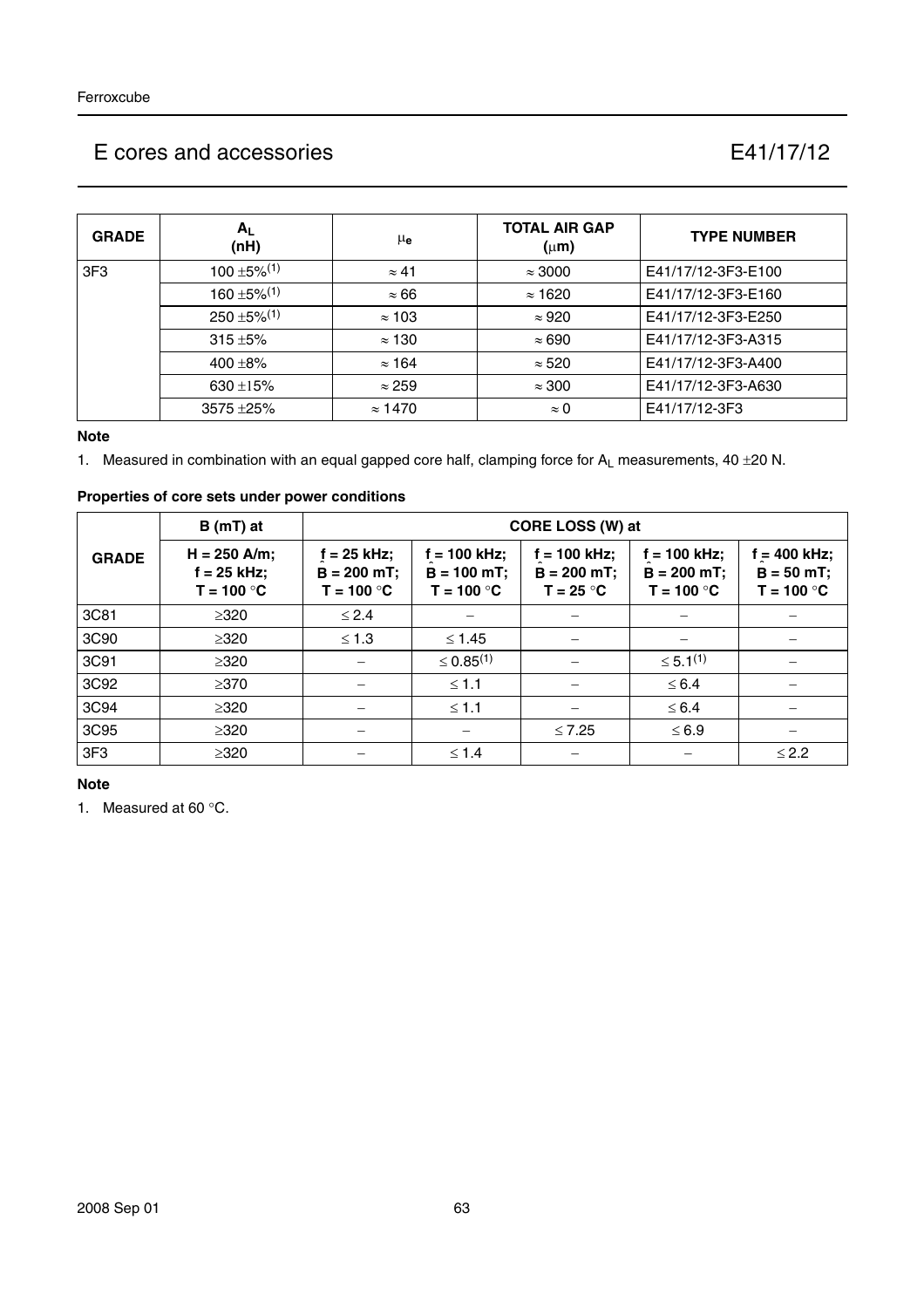# **COIL FORMERS**

## **General data for E41/17/12 coil former without pins**

| <b>PARAMETER</b>              | <b>SPECIFICATION</b>                                                                                            |
|-------------------------------|-----------------------------------------------------------------------------------------------------------------|
| l Coil former material        | polyamide (PA6.6), glass reinforced, flame retardant in accordance with<br>"UL 94V-2"; UL file number E41938(M) |
| Maximum operating temperature | 130 °C, <i>"IEC 60085"</i> , class B                                                                            |



## **Winding data and area product for E41/17/12 coil former without pins**

| <b>NUMBER OF</b><br><b>SECTIONS</b> | <b>MINIMUM</b><br><b>WINDING</b><br><b>AREA</b><br>(mm <sup>2</sup> ) | <b>NOMINAL</b><br><b>WINDING</b><br><b>WIDTH</b><br>(mm) | <b>AVERAGE</b><br><b>LENGTH OF</b><br>TURN<br>(mm) | <b>AREA</b><br><b>PRODUCT</b><br>Ae x Aw<br>(mm <sup>4</sup> ) | <b>TYPE NUMBER</b> |
|-------------------------------------|-----------------------------------------------------------------------|----------------------------------------------------------|----------------------------------------------------|----------------------------------------------------------------|--------------------|
|                                     | 120                                                                   | 18.6                                                     | 79.6                                               | 17900                                                          | CP-E41/17/12-1S    |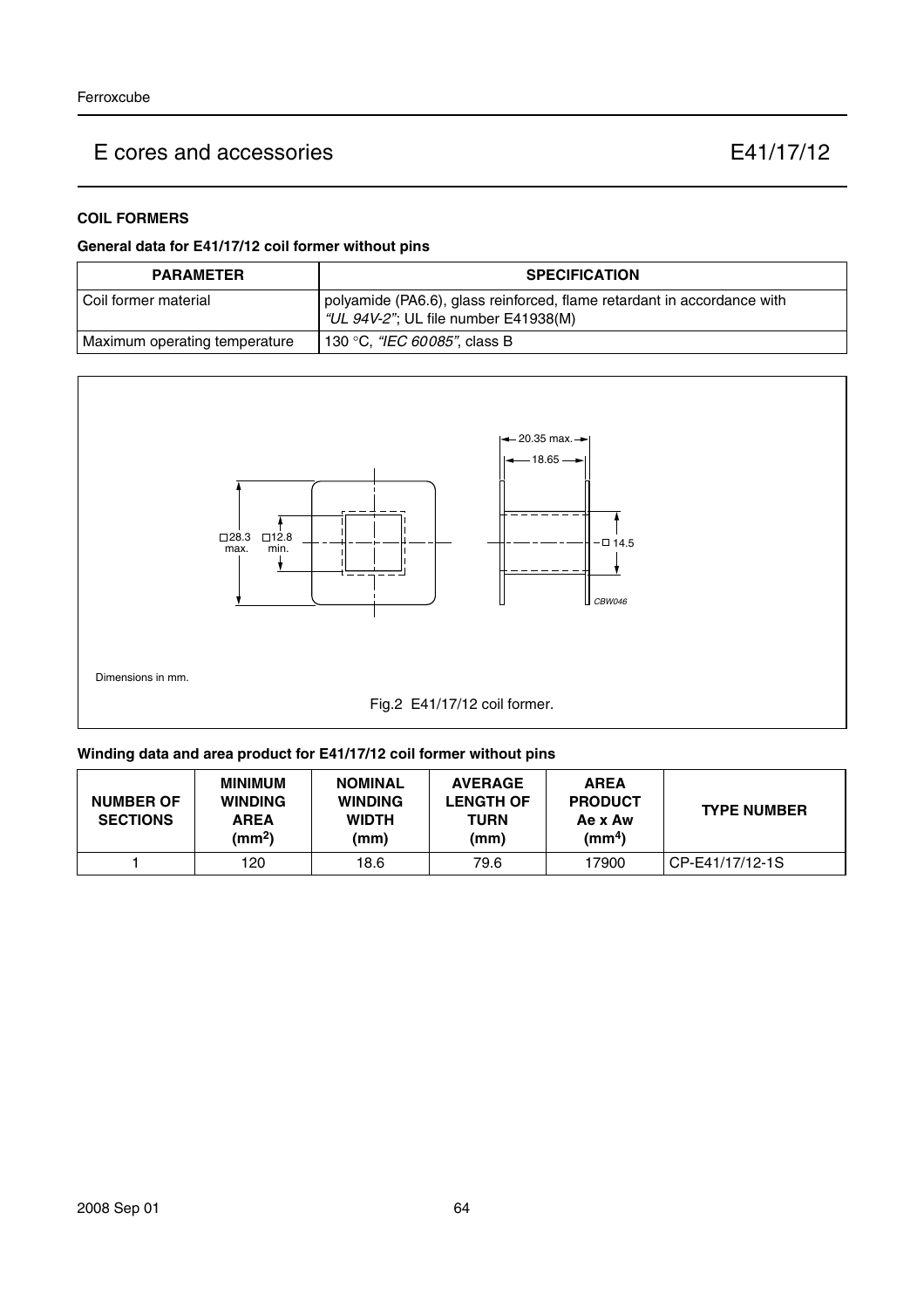## **General data for 12-pins E41/17/12 coil former**

| <b>PARAMETER</b>              | <b>SPECIFICATION</b>                                                                                      |
|-------------------------------|-----------------------------------------------------------------------------------------------------------|
| l Coil former material        | polyamid (PA66), glass reinforced, flame retardant in accordance with "UL 94HB";<br>UL file number E41938 |
| Pin material                  | copper-tin alloy (CuSn), tin (Sn) plated                                                                  |
| Maximum operating temperature | 130 °C, "IEC 60085", class B                                                                              |
| Resistance to soldering heat  | "IEC 60068-2-20", Part 2, Test Tb, method 1B: 350 °C, 3.5 s                                               |
| Solderability                 | "IEC 60068-2-20", Part 2, Test Ta, method 1: 235 °C, 2 s                                                  |



## **Winding data and area product for 12-pins E41/17/12 coil former**

| <b>NUMBER OF</b><br><b>SECTIONS</b> | <b>MINIMUM</b><br><b>WINDING</b><br><b>AREA</b><br>(mm <sup>2</sup> ) | <b>NOMINAL</b><br><b>WINDING</b><br><b>WIDTH</b><br>(mm) | <b>AVERAGE</b><br><b>LENGTH OF</b><br>TURN<br>(mm) | <b>AREA</b><br><b>PRODUCT</b><br>Ae x Aw<br>(mm <sup>4</sup> ) | <b>TYPE NUMBER</b>   |
|-------------------------------------|-----------------------------------------------------------------------|----------------------------------------------------------|----------------------------------------------------|----------------------------------------------------------------|----------------------|
|                                     | 114                                                                   | 18                                                       | 81.2                                               | 17000                                                          | CPH-E41/12-1S-12PD-Z |